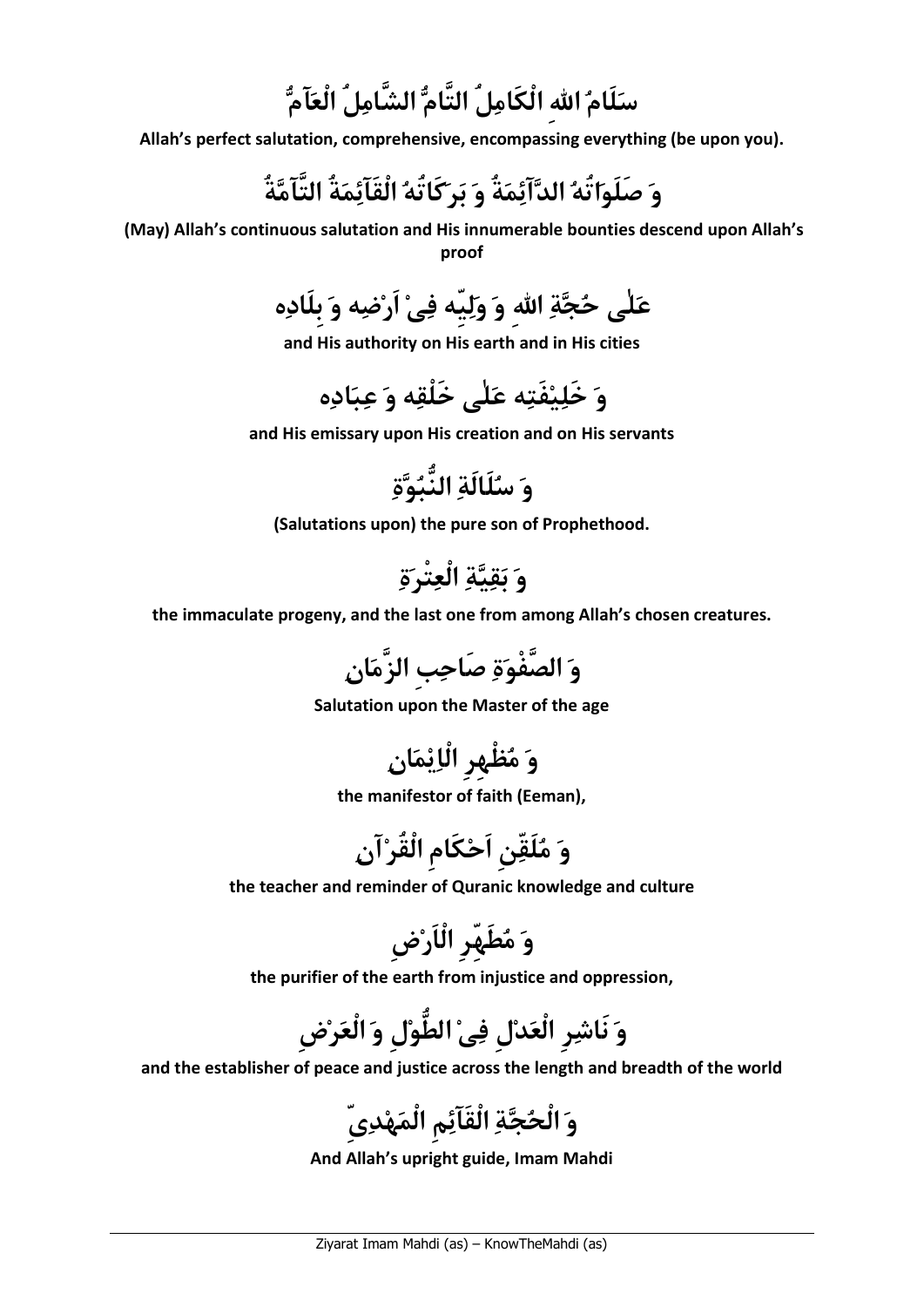اْلامامِ الْمنْتَظَرِ الْمرضىِّ

the one who has earned Allah's satisfaction, the awaited one.

وَ ابْنِ الْائِمَّةِ الطَّاهِرِ يْنَ

And salutations be upon the pure son of the Imams (a.s.)

الْوصىِّ بنِ الْاَوصيآءِ اْلمرضيِّين

the successor and vicegerent - son of the chosen vicegerents.

الْهَادِيْ الْمَعْصُوْمِ ابْنِ اْلْاَئِمَّةِ الْهُدَاةِ الْمَعْصُوْمِيْنَ

The one who guides, and is secure from all impurities - son of the pure, impeccable guides.

السَّلَامُ عَلَيْكَ يَا مُعِزَ الْمُؤْمِنِيْنَ الْمُسْتَضَعَفِيْنَ

Salutations be upon you, who shall honour the believers, the weak, the oppressed ones.

السَّلَامُ عَلَيْكَ يَا مُذِلِ الكافِرِيْنَ المُتكبرِيْنَ الظالِمِيْنَ

Salutations be upon you, who shall disgrace the unbelievers, the arrogant one and the tyrants.

السَّلَامُ عَلَيْكَ يَا مَوْلاِيَ يَا صاحِبَ الزِمَانِ

Salutations be upon you, O my master, master of the age

اَلسلَام علَيك يابن رسولِ االلهِ

Salutations be upon you, son of Allah's prophet (s.a.w.a.)

اَلسلَام علَيك يابن اَميرِ الْمؤمنِين

Salutations be upon you, son of Ameerul Momineen (a.s.)

اَلسَّلَامُ عَلَيْكَ يَا بْنَ فَاطِمَةَ الزُهْرِ أَءِ سَيَدَةِ نِسَاءِ الْعَالَمِيْنَ

Salutations be upon, son of the mistress of all women of the earth, Fatemah Zahra (s.a.),

السَّلَامُ عَلَيْكَ يَا بْنَ الْائِمَّةِ الْحُجَجِ الْمَعْصُوْمِيْنَ

Salutations be upon you, son of the Imams, Allah's proofs, the infallibles,

و اْلامامِ علَى الْخَلْقِ اَجمعين

and upon the Imams of the creatures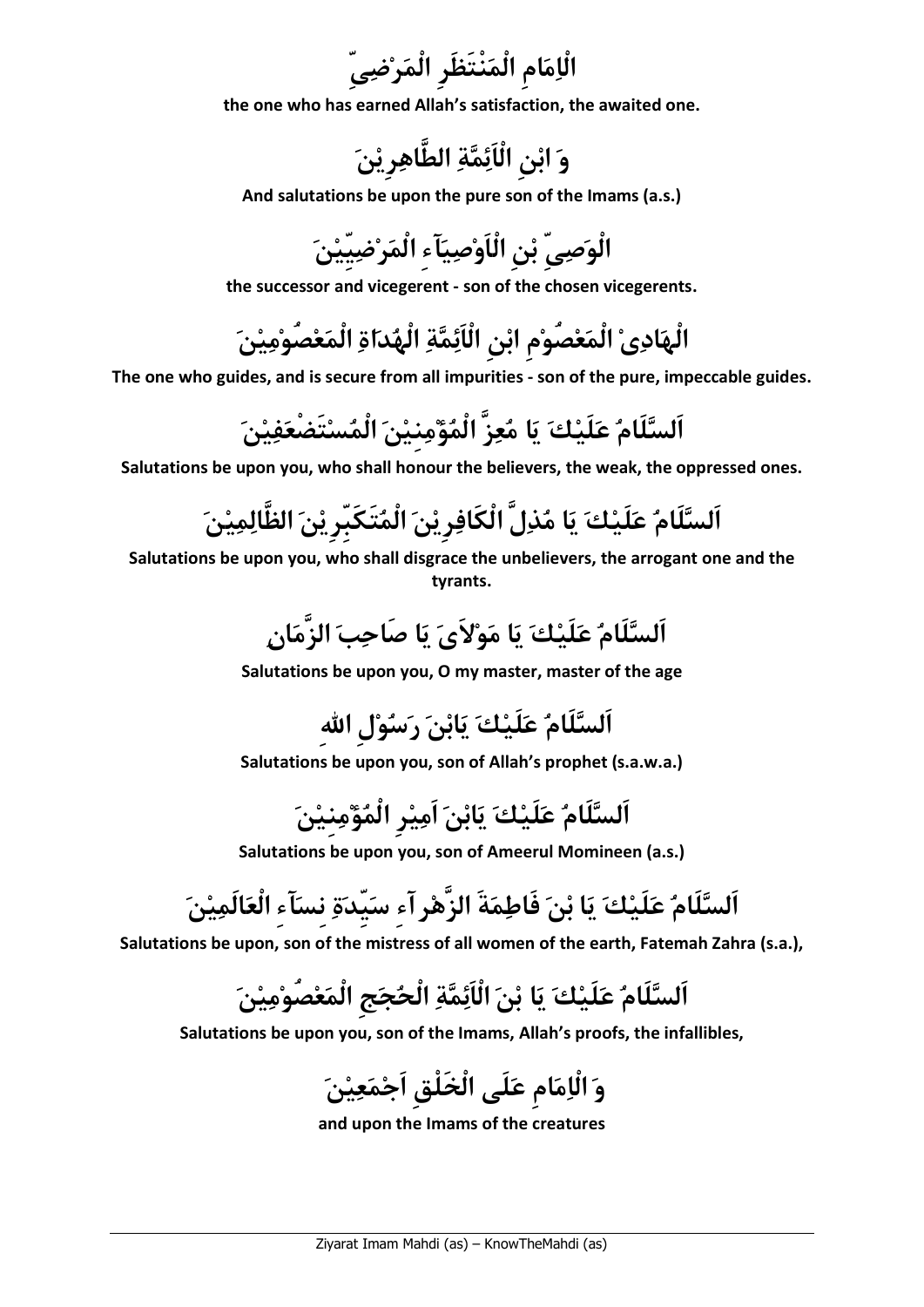اَلسَّلَامُ عَلَيْكَ يَا مَوْلَاىَ سَلَامَ مُخْلِصٍ لَكَ فِى الْوِلاَيَةِ

Salutations be upon you, O my Master, (the salutation of the one) who is most sincere in your Wilayat

اشهَدُ انكَ الْإِمَامُ الْمَهْدِيُّ قَوْلًا وَ فِعْلًا

I bear witness that you alone are the rightly guided Imam, in letter as well as in spirit.

وَ انْتَ الَّذِيْ تَمْلَأُ الْاَرْضَ قِسْطًا وَعَدْلًا بَعْدَ مَا مُلِئَتَ ظَلَمًا وَ جَوْرًا

and indeed you are the one who shall fill the earth with peace and justice such a manner as it would have been overwhelmed with injustice and oppression



Then may Allah hasten your reappearance,

وَ سَهَّلَ مَخْرَجَكَ

facilitate your return,

وَ قَرَّبَ زَمَانَكَ

make proximate your government and regime



increase the strength of your soldiers and companions

و اَنْجزَ لَك ما وعدك

And fulfill whatever He has promised regarding you,

فَهُوَ اَصْدَقُ الْقَآئِلِيْنَ

for surely He is the most truthful among all speakers

ً و ة ذين اسَت ْضعفُوا فى الْاَرضِ و نَجعلَ ه م َائم َّ علَى ال و نُرِيد اَن َنمن نَجعلَهم الْوارِثين

And We desire to bestow a favor upon those who were deemed weak in the land and to make them the Imams and to make them the inheritors.

مان يا بن رسولِ االلهِ َّ يا مولَاى يا صَاحب الز

O my Master, O Master of the age, O son of Allah's Prophet (s.a.w.a.)